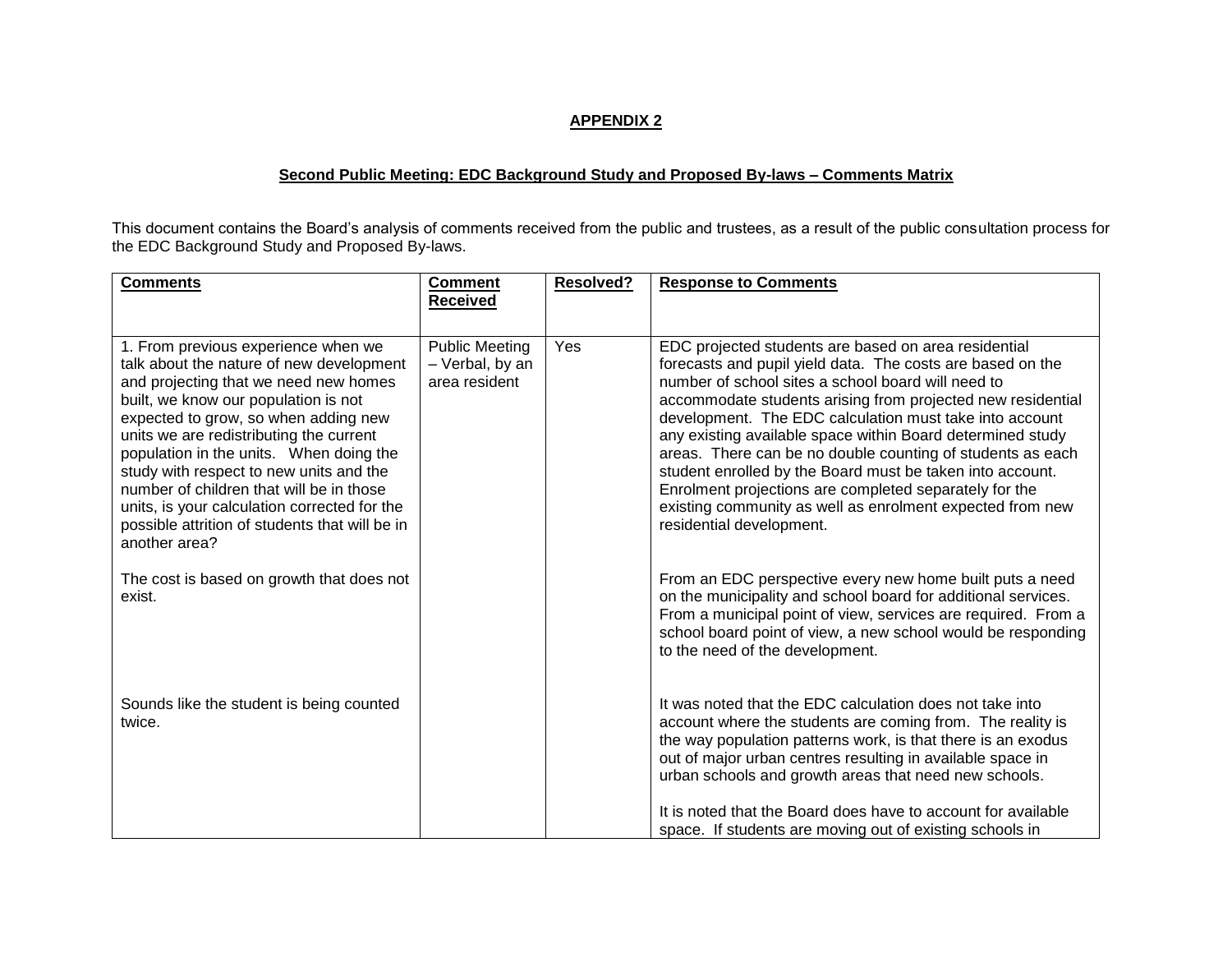|                                                                                                                                                                                                                                            |                                                           |     | Windsor to the suburbs the calculation will take into account<br>the available space.                                                                                                                                                                                                                                                                                                                                                                                                                                                                                                                                                     |
|--------------------------------------------------------------------------------------------------------------------------------------------------------------------------------------------------------------------------------------------|-----------------------------------------------------------|-----|-------------------------------------------------------------------------------------------------------------------------------------------------------------------------------------------------------------------------------------------------------------------------------------------------------------------------------------------------------------------------------------------------------------------------------------------------------------------------------------------------------------------------------------------------------------------------------------------------------------------------------------------|
| Statistics point to people retiring in the<br>new Sandwich South development so<br>there would be no need for a new school.                                                                                                                |                                                           |     | We take that into account when we are looking at yields. Our<br>pupil yields are based on area. If that area has a high<br>percentage of seniors or houses that are not expected to<br>produce children our yields take that into consideration.                                                                                                                                                                                                                                                                                                                                                                                          |
| How do you know that if it is based on a<br>projection for a development that doesn't<br>already exist?                                                                                                                                    |                                                           |     | We look at historical to inform what our future needs are going<br>to be. We have an idea of what densities are going to be like.<br>We have an idea of what housing forms are going to be like<br>and the size. We know based on historical practices that<br>typically a family is not going to live in a two bedroom condo<br>and typically senior citizens are not going to live in a 3,000<br>square foot home. There are areas in Ontario where we are<br>starting to see some of these trends change. Families may be<br>more likely going forward to live in more dense housing types<br>because of housing affordability issues. |
| What formula are you using to come up<br>with that idea?                                                                                                                                                                                   |                                                           |     | We use Statistics Canada, census data from 2001, 2006,<br>2011 and 2016 down to the dissemination area of the<br>neighbourhood.                                                                                                                                                                                                                                                                                                                                                                                                                                                                                                           |
| 2. Can trustees decide to raise the EDC<br>on a more gradual scale, rather than the<br>full amount ever year?                                                                                                                              | <b>Public Meeting</b><br>- Verbal, by a<br><b>Trustee</b> | Yes | Yes, as long as the amount does not exceed the \$300 limit.<br>When looking at EDC rates compare to municipal EDC rates,<br>they are a tiny fraction.                                                                                                                                                                                                                                                                                                                                                                                                                                                                                     |
| 3. It was noted that the City has different<br>municipal EDC rates split over three<br>areas of the city.<br>If we were to do that,<br>the argument would be that we are<br>leaving money on the table that we can't<br>collect elsewhere? | <b>Public Meeting</b><br>- Verbal, by a<br><b>Trustee</b> | Yes | If trustees exempted something the board would incur revenue<br>loss. If it is an area specific charge it is worked into the<br>calculation. The education land cost that you have to collect<br>doesn't change. The policy would tell us how we are going to<br>collect it. In an area specific charge some areas will pay<br>more and some areas would pay less, but overall will still<br>collect the entire amount. It was noted that right now the<br>bylaw area in existence as of August 31, 2018, City of                                                                                                                         |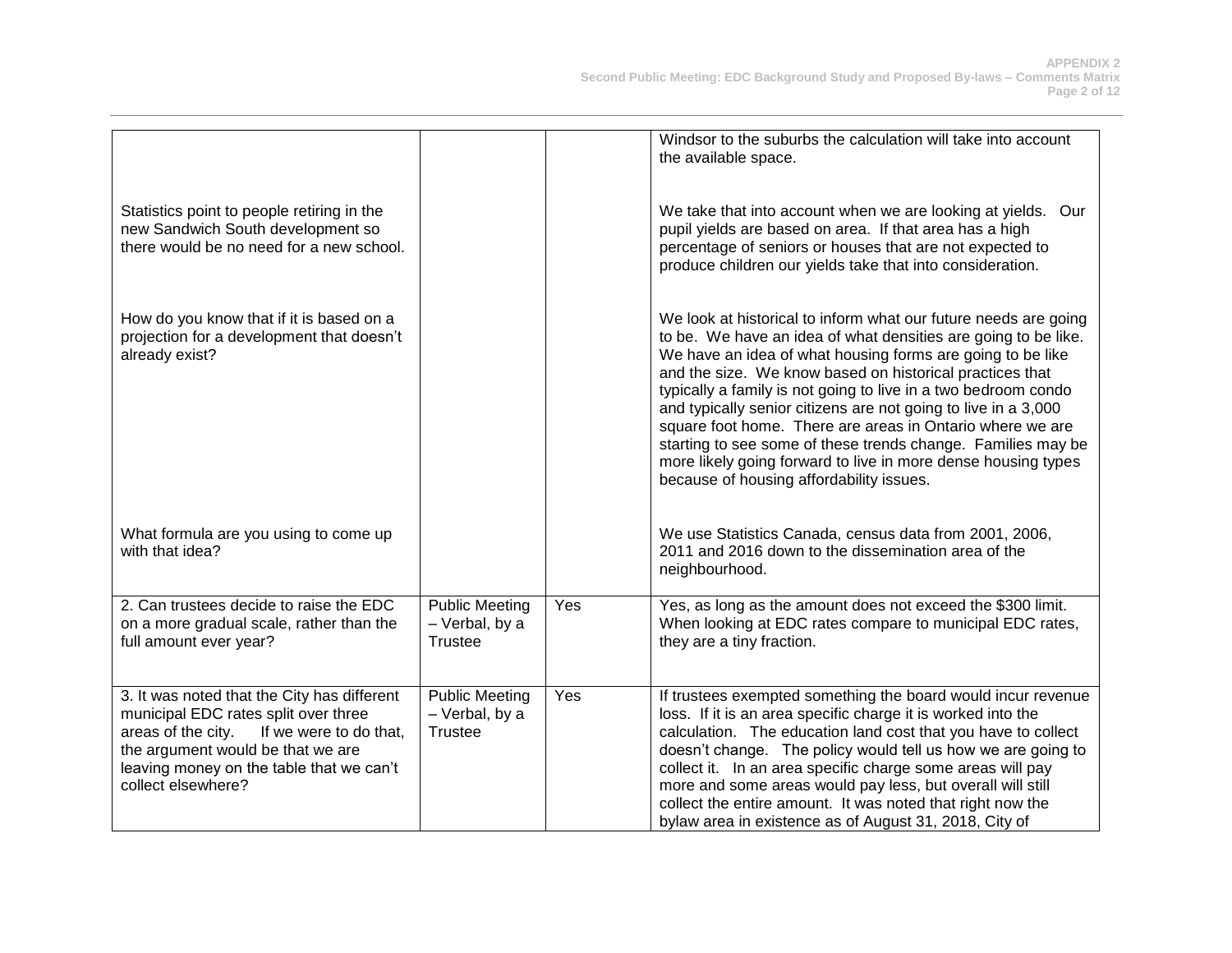|                                                                                                                                                                                                                  |                                                           |     | Windsor, County of Essex and Township of Pelee have to<br>remain the same as legislation stands. No changes can be<br>made.                                                                                                                                                                                                                                                                                                                                                                                                                                                                                                                                                                                                                                                                                                                                                                                                                    |
|------------------------------------------------------------------------------------------------------------------------------------------------------------------------------------------------------------------|-----------------------------------------------------------|-----|------------------------------------------------------------------------------------------------------------------------------------------------------------------------------------------------------------------------------------------------------------------------------------------------------------------------------------------------------------------------------------------------------------------------------------------------------------------------------------------------------------------------------------------------------------------------------------------------------------------------------------------------------------------------------------------------------------------------------------------------------------------------------------------------------------------------------------------------------------------------------------------------------------------------------------------------|
| 4. How are recent developments<br>captured?                                                                                                                                                                      | <b>Public Meeting</b><br>- Verbal, by a<br><b>Trustee</b> | Yes | Recent developments, shovels in the ground, will be picked up<br>in the projections because those developments have been<br>planned out for many years. When we look at 15 year<br>projections the first few years are imminent development. It is<br>rare that something will pop up that we don't have in our<br>projections. If there is a brand new development application<br>that just went in, our growth forecast may have missed that<br>but the reality is there is a lot of time between the application<br>being received and the actual development happening.<br>Chances are the board would pick the development up in the<br>next by-law. It is important to note that if a development is<br>currently under construction, those units will not be part of the<br>EDC growth forecast. Those units already have building<br>permits issued and the EDC forecast is projecting the number<br>of future building permits/units. |
| 5. Is it possible to rescind the existing by-<br>laws if there were drastic changes?                                                                                                                             | <b>Public Meeting</b><br>- Verbal, by a<br><b>Trustee</b> | Yes | The maximum by-law term is 5 years. If there is a huge<br>development that comes up or a huge economic downturn<br>where we would have to revise the projections at that time we<br>would do a new background study and pass a new bylaw.<br>Nothing prevents the board from revoking a by-law and<br>renewing another by-law anytime before the 5 years.                                                                                                                                                                                                                                                                                                                                                                                                                                                                                                                                                                                      |
| 6. Can you explain why there is such a<br>difference between the EDC charges<br>between the city and the county and how<br>that appears to incentives migration from<br>the city to the county and urban sprawl? | <b>Public Meeting</b><br>- Verbal, by a<br><b>Trustee</b> | Yes | There have been a lot of studies on whether government<br>imposed fees have an impact on where development locates.<br>In our opinion, there are way too many other external factors<br>such as economics, choice and population. When comparing<br>all of those other factors we cannot find a relationship between<br>development is being determined by government fees. EDC<br>charges are such a small percentage of government imposed<br>fees when compared to everything else. In my opinion, if the<br>larger development charges are not deterring or swaying<br>development, I don't believe a modest EDC charge is going to<br>have an impact.                                                                                                                                                                                                                                                                                     |
| 7. Are EDCs appealable to the local<br>planning appeal tribunal which suggests                                                                                                                                   | <b>Public Meeting</b><br>- Verbal, by a<br><b>Trustee</b> | Yes | The LPAT and formally the OMB appeal process has been in<br>existence since the beginning of the legislation. I don't think it<br>was contemplated in terms of urban sprawl, but more                                                                                                                                                                                                                                                                                                                                                                                                                                                                                                                                                                                                                                                                                                                                                          |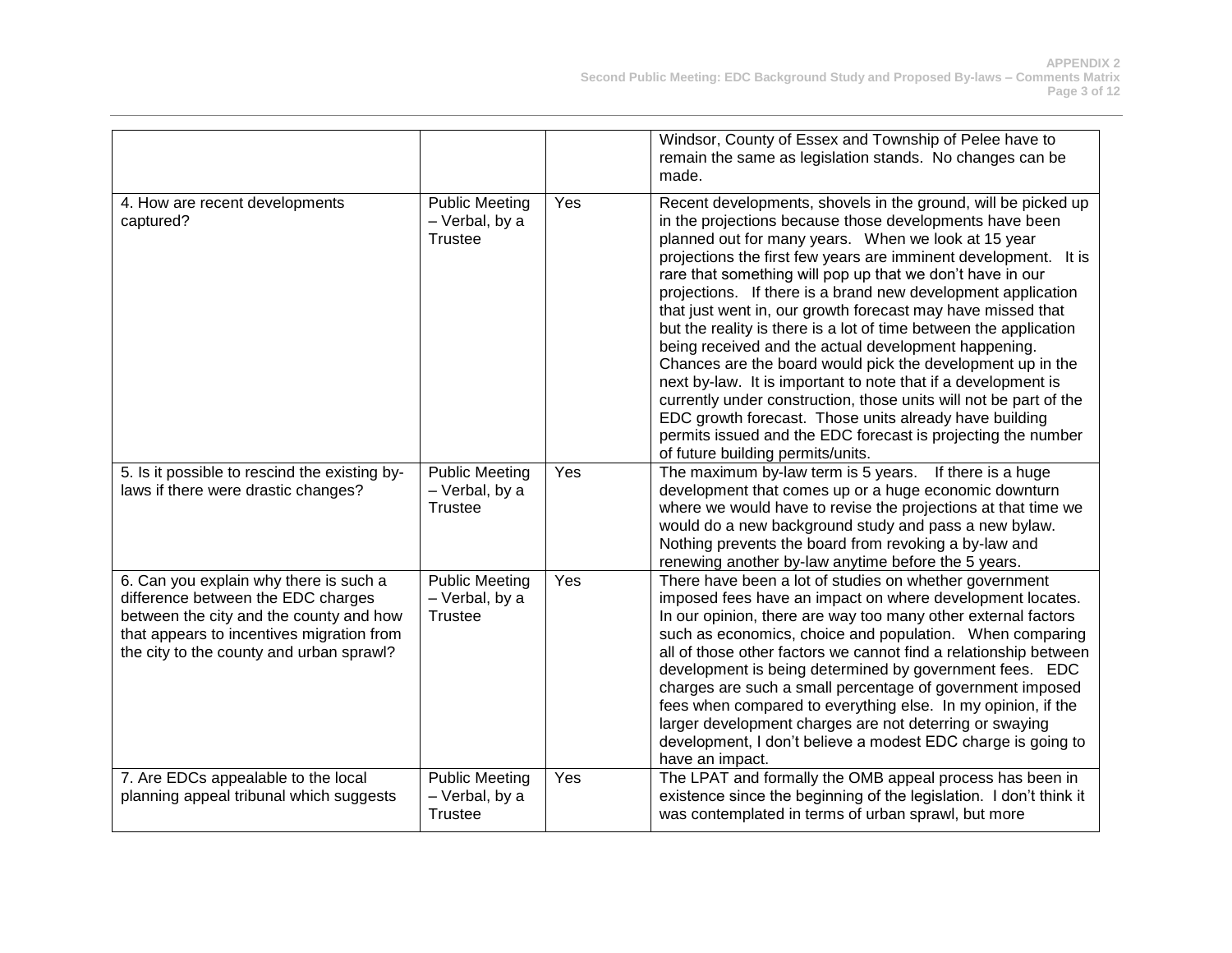| there is an urban sprawl component to<br>this?                                                                                                                                                                                                                                                       |                                                           |     | contemplated as a method for the public to be able to appeal a<br>board's by-law should they have some major issue with it. It<br>was not a sprawl versus non sprawl issue.                                                                                                                                                                                                                                                                                                                                                                                                                                                                                                                                                                                                                                                                                                                                                                                                                                                           |
|------------------------------------------------------------------------------------------------------------------------------------------------------------------------------------------------------------------------------------------------------------------------------------------------------|-----------------------------------------------------------|-----|---------------------------------------------------------------------------------------------------------------------------------------------------------------------------------------------------------------------------------------------------------------------------------------------------------------------------------------------------------------------------------------------------------------------------------------------------------------------------------------------------------------------------------------------------------------------------------------------------------------------------------------------------------------------------------------------------------------------------------------------------------------------------------------------------------------------------------------------------------------------------------------------------------------------------------------------------------------------------------------------------------------------------------------|
| 8. Please explain the difference between<br>the maximum charge of \$682 in the<br>county and \$1455 in the city?                                                                                                                                                                                     | <b>Public Meeting</b><br>- Verbal, by a<br><b>Trustee</b> | Yes | The main reason for the discrepancy in EDC rates is that the<br>development in Windsor is contained. There are 5,000 units<br>in the forecast and higher land values. In the County of<br>Essex has more spread out needs and lower land costs with<br>11,000 units in the forecast – more than double the units in the<br>City.                                                                                                                                                                                                                                                                                                                                                                                                                                                                                                                                                                                                                                                                                                      |
| 9. Please explain why there is no new<br>units or elementary growth related pupils<br>in the Kennedy, Walkerville and Westview<br>Freedom Academy family of schools.                                                                                                                                 | <b>Public Meeting</b><br>- Verbal, by a<br><b>Trustee</b> | Yes | All growth forecasts are based on the current City of Windsor<br>and County of Essex growth forecasts. We do not develop<br>our own unit forecasts. The City of Windsor provided us with<br>a list of developments that are currently in the developments<br>approval process as well as their locations in the City.<br>According to the City, outside of the South Sandwich<br>development area, most of the development is expected to<br>occur in Board review areas, 8 (Massey Family of Schools), 9<br>(Riverside Family of Schools) and 11B (Tecumseh(Windsor<br>Portion/South Sandwich)). While there are some<br>developments that occur in close proximity to review area 5<br>(Kennedy Family of Schools), they are actually in review area<br>8 (Massey Family of Schools). In addition, there are existing<br>developments under construction in review areas 4 (Herman<br>Family of Schools) and 13 (Westview Freedom Academy<br>Family of Schools) but as mentioned earlier, would not be part<br>of the EDC forecast. |
| 10. There is currently a community<br>improvement plan for the downtown.<br>There are four or five condo complexes<br>with several hundred units in each of<br>them. Are these capture in this report?                                                                                               | <b>Public Meeting</b><br>- Verbal, by a<br><b>Trustee</b> | Yes | If they were reported in the city's growth forecast they are<br>captured, if they were not in the forecast they are not<br>captured. See answer 9 for additional details.                                                                                                                                                                                                                                                                                                                                                                                                                                                                                                                                                                                                                                                                                                                                                                                                                                                             |
| 11. There is concern that there is growth<br>within the area that is not captured. Not<br>only with new builds but additional<br>secondary units. We are in a housing<br>crisis primarily due to an influx of post-<br>secondary students. Council just passed<br>a by-law change to allow secondary | <b>Public Meeting</b><br>- Verbal, by a<br><b>Trustee</b> | Yes | The secondary suites are very recent in terms of provincial<br>legislation and most municipalities across Ontario are in the<br>process of updating growth forecasts to account for what that<br>means for the forecast. In a year or two the city might come<br>out with a new forecast, then the board could see what that<br>means in terms of new pupil places. If it doesn't have an                                                                                                                                                                                                                                                                                                                                                                                                                                                                                                                                                                                                                                             |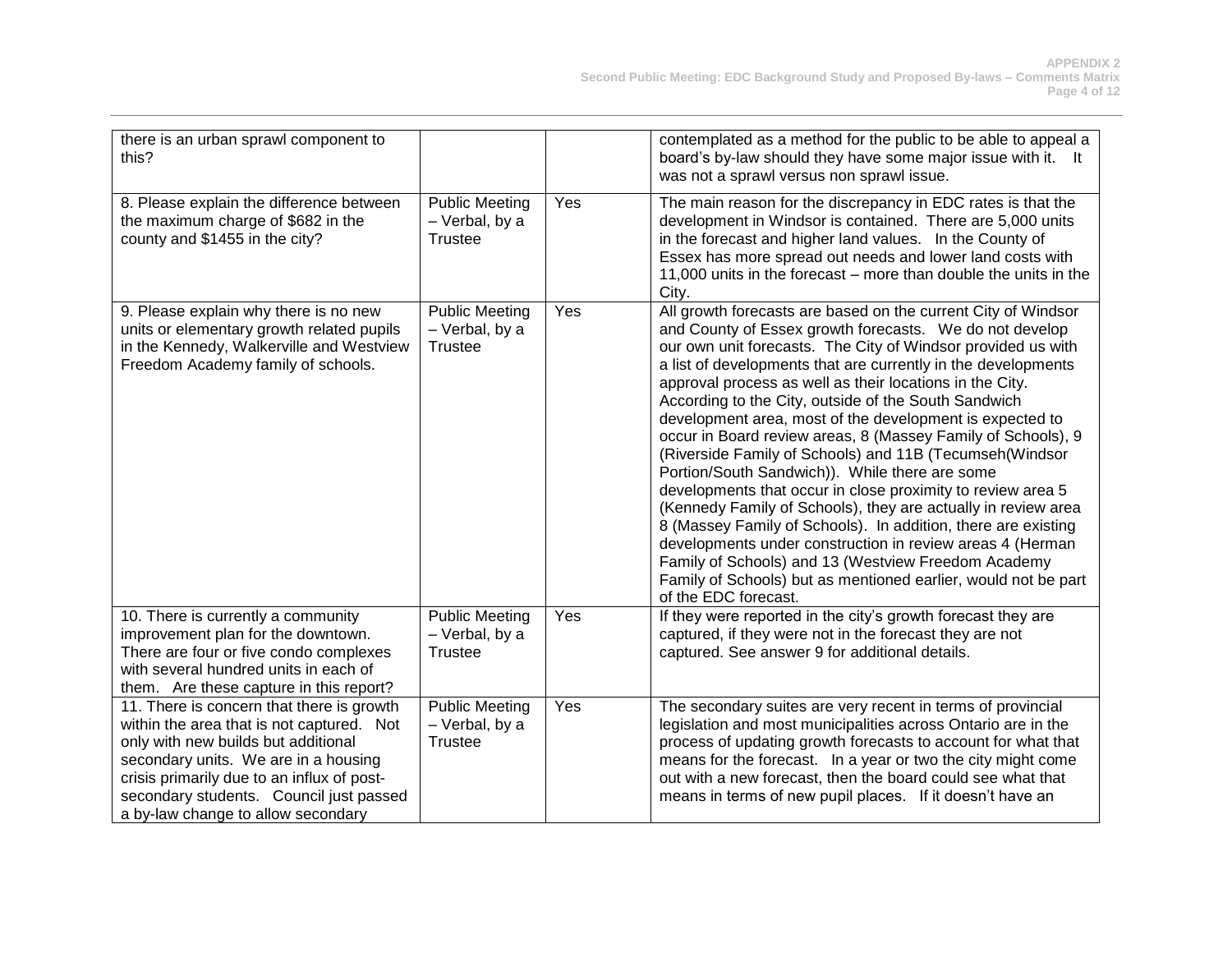| suites which are not being captured, even<br>though they may not yield us any pupils.<br>This might be something that needs to be<br>looked at.                                                                                                      |                                                           |     | impact, the board may chose not to open the EDC. If there is<br>a major change the board could renew the by-law at that time.                                                                                                                                                                                                                                                                                                                                                                                                                                                                                                                                                                                                                                                                                                |
|------------------------------------------------------------------------------------------------------------------------------------------------------------------------------------------------------------------------------------------------------|-----------------------------------------------------------|-----|------------------------------------------------------------------------------------------------------------------------------------------------------------------------------------------------------------------------------------------------------------------------------------------------------------------------------------------------------------------------------------------------------------------------------------------------------------------------------------------------------------------------------------------------------------------------------------------------------------------------------------------------------------------------------------------------------------------------------------------------------------------------------------------------------------------------------|
| 12. There is a federal election a few<br>months away. Different parties will have<br>different rules around refuges that will<br>affect the amount of people moving to the<br>area. Has that been considered?                                        | <b>Public Meeting</b><br>- Verbal, by a<br><b>Trustee</b> | Yes | Changes in government and large scale policy changes<br>usually takes time for us to see the trends. Ultimately, the<br>EDC should be based on recent local residential growth<br>forecasts and those forecasts should be accounting for any<br>significant immigration or settlement patterns.                                                                                                                                                                                                                                                                                                                                                                                                                                                                                                                              |
| 13. Can we postpone the EDC until after<br>the federal election?                                                                                                                                                                                     | <b>Public Meeting</b><br>- Verbal, by a<br><b>Trustee</b> | Yes | If the board postpones the decision to renew, the by-laws will<br>expire.                                                                                                                                                                                                                                                                                                                                                                                                                                                                                                                                                                                                                                                                                                                                                    |
| 14. If the school capacity changes<br>because of determine class size, how<br>does that affect EDCs?                                                                                                                                                 | <b>Public Meeting</b><br>- Verbal, by a<br><b>Trustee</b> | Yes | If the class size increase to 28 and the Ministry makes<br>changes to the Ministry rated OTG capacity the reality is there<br>may be some secondary sites that are no longer required.                                                                                                                                                                                                                                                                                                                                                                                                                                                                                                                                                                                                                                       |
| 15. Was the increased enrolment we<br>experienced this year captured in the<br>report?                                                                                                                                                               | <b>Public Meeting</b><br>- Verbal, by a<br><b>Trustee</b> | Yes | Yes, October 31, 2018 enrolment data was used in the report<br>and helped inform the enrolment projections.                                                                                                                                                                                                                                                                                                                                                                                                                                                                                                                                                                                                                                                                                                                  |
| 16. Is it typical for the board to pass the<br>maximum 5 year EDC?                                                                                                                                                                                   | <b>Public Meeting</b><br>- Verbal, by a<br><b>Trustee</b> | Yes | Yes, it is typical to pass a five year by-law. There is nothing<br>prohibiting the board from renewing or revoking the by-law<br>between now and the next 5 years. If school boards passed a<br>by-law that is less than five years, boards would either have to<br>amend the bylaw to extend the bylaw term or renew the by-<br>law and go through the EDC renewal process once again.                                                                                                                                                                                                                                                                                                                                                                                                                                      |
| 17. We know we have capacity in some of<br>our schools. Some students coming from<br>two jurisdictions within the board. Is this<br>something other boards deal with - urban<br>and suburb divide and can we mitigate<br>not true growth, transfers. | <b>Public Meeting</b><br>- Verbal, by a<br><b>Trustee</b> | Yes | This is outside of the EDC scope $-$ it is a board<br>accommodation issue. Does the board want to build schools<br>where there is need, or as a board practice do you want to tell<br>constituents that you don't want to build new schools, but bus<br>students to available space. We are not dictating where<br>growth is going, the municipalities, the province and markets<br>dictate where growth is going to go. The EDC is just trying to<br>project what the future need will be for the next 15 years. If<br>growth occurs this is how much money you will need to cover<br>the need and if that need happens we have the money to<br>purchase the land. Growth is going to occur no matter what<br>the school board does. EDCs give flexibility to respond. If we<br>don't spend the money, the money goes back. |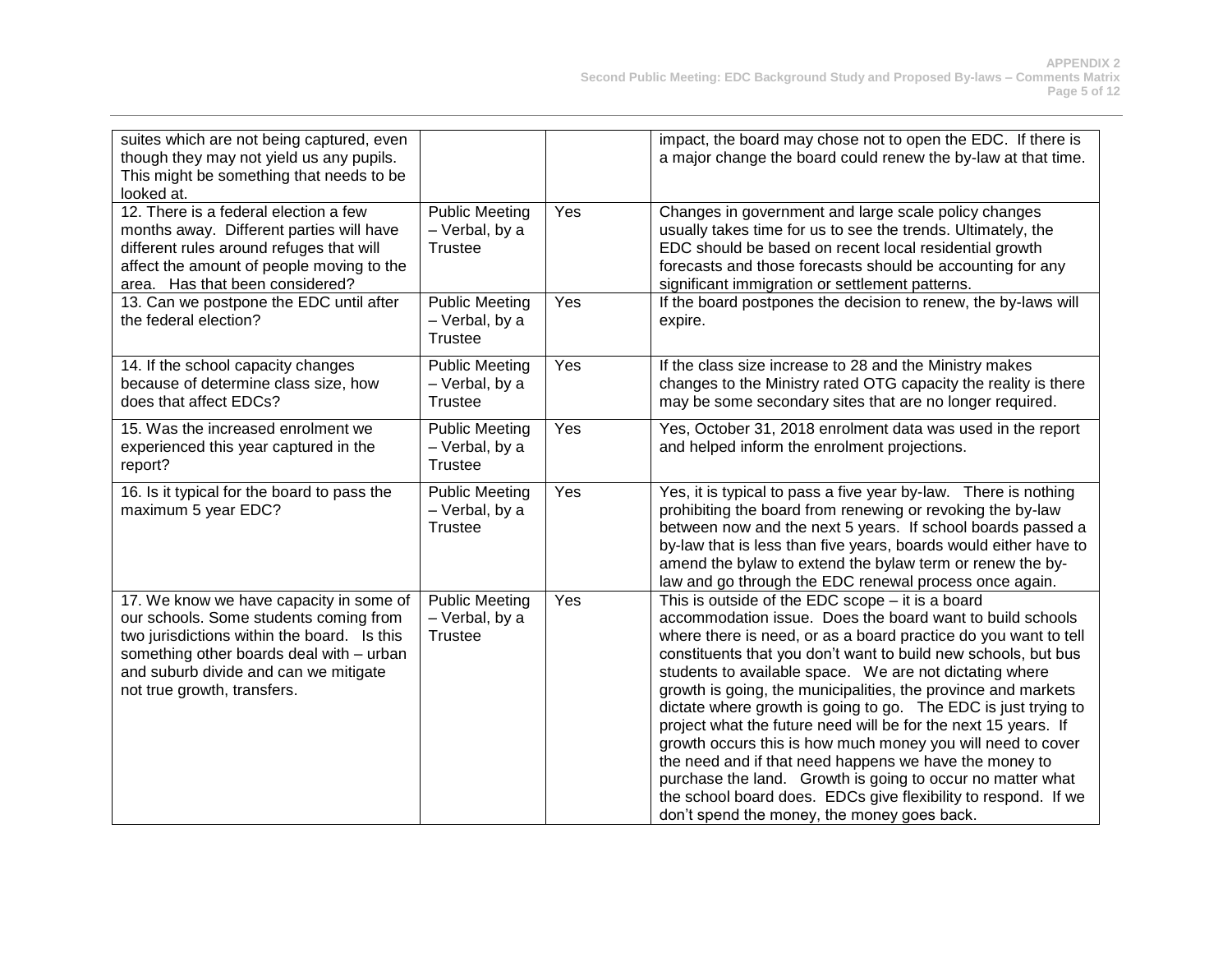| 18. Can the EDCs only be used for new<br>land for growth areas?                                                                                                                                                 | <b>Public Meeting</b><br>- Verbal, by a<br>Trustee        | Yes | Correct. EDCs can only be used to purchase land for growth<br>areas.                                                                                                                                                                                                                                                                |
|-----------------------------------------------------------------------------------------------------------------------------------------------------------------------------------------------------------------|-----------------------------------------------------------|-----|-------------------------------------------------------------------------------------------------------------------------------------------------------------------------------------------------------------------------------------------------------------------------------------------------------------------------------------|
| 19. A concern was brought forward that<br>the advertising on the board website was<br>difficult to read.                                                                                                        | <b>Public Meeting</b><br>- Verbal, by a<br><b>Trustee</b> | Yes | It was noted that our website AODA compliant. Any browser<br>can zoom in on text.                                                                                                                                                                                                                                                   |
| 20. Is there any merit to the argument that<br>when you build a new school it is an<br>attractive feature that will drive<br>development in that area?                                                          | <b>Public Meeting</b><br>- Verbal, by a<br><b>Trustee</b> | Yes | It is more difficult today the way the funding model works.<br>Boards have to use up available space in surrounding schools<br>first. On a go forward basis, subdivisions will be built and<br>occupied before a school is built. The Ministry will want to<br>see enrolment pressure before they give funding for a new<br>school. |
| 21. Considering we do not meet the<br>trigger for growth, I find it strange that the<br>new rate calculations are based on<br>growth figures. I understand that is how t                                        | Written<br>comment<br>received, by an<br>area resident    | Yes | There is so much in this question that has nothing to do with<br>anything the Board can do. Perhaps best way to answer is<br>below.                                                                                                                                                                                                 |
| is laid out to do the calculations as per the<br>policy, but to have a surplus of seats then<br>calculate need for new schools based on                                                                         |                                                           |     | The EDC is based on Provincial legislation that determines<br>eligibility and how the rate is calculated.                                                                                                                                                                                                                           |
| growth is incongruous. Again, not the fault<br>of those doing the calculations but rather<br>the model itself seems flawed.                                                                                     |                                                           |     | While the Board may not meet the Board-wide enrolment to<br>capacity trigger, this does not mean that the Board does not<br>have localized growth needs through-out the jurisdiction. All<br>EDC eligible identified school sites are only based on<br>projected new residential growth.                                            |
|                                                                                                                                                                                                                 |                                                           |     | All surplus/available space, on a review area basis, must be<br>used first before any EDC eligible pupils are identified for new<br>growth.                                                                                                                                                                                         |
| Also, when I asked where the data came<br>from, the speaker stated "Stats Canada"<br>and mentioned they are current to 2016.<br>However, later, he mentioned that the<br>figures used came from the projections |                                                           |     | The data comes from various sources. We use Statistics<br>Canada census data to inform our projections and also<br>develop our student yields. The residential forecast is based<br>on municipal and county forecasts.                                                                                                              |
| used by the City of Windsor. In light of<br>the questioning of those figures in regards<br>to several other projects (the rezoning of                                                                           |                                                           |     | I did not suggest that the City of Windsor had more recent<br>data that they did not consider.                                                                                                                                                                                                                                      |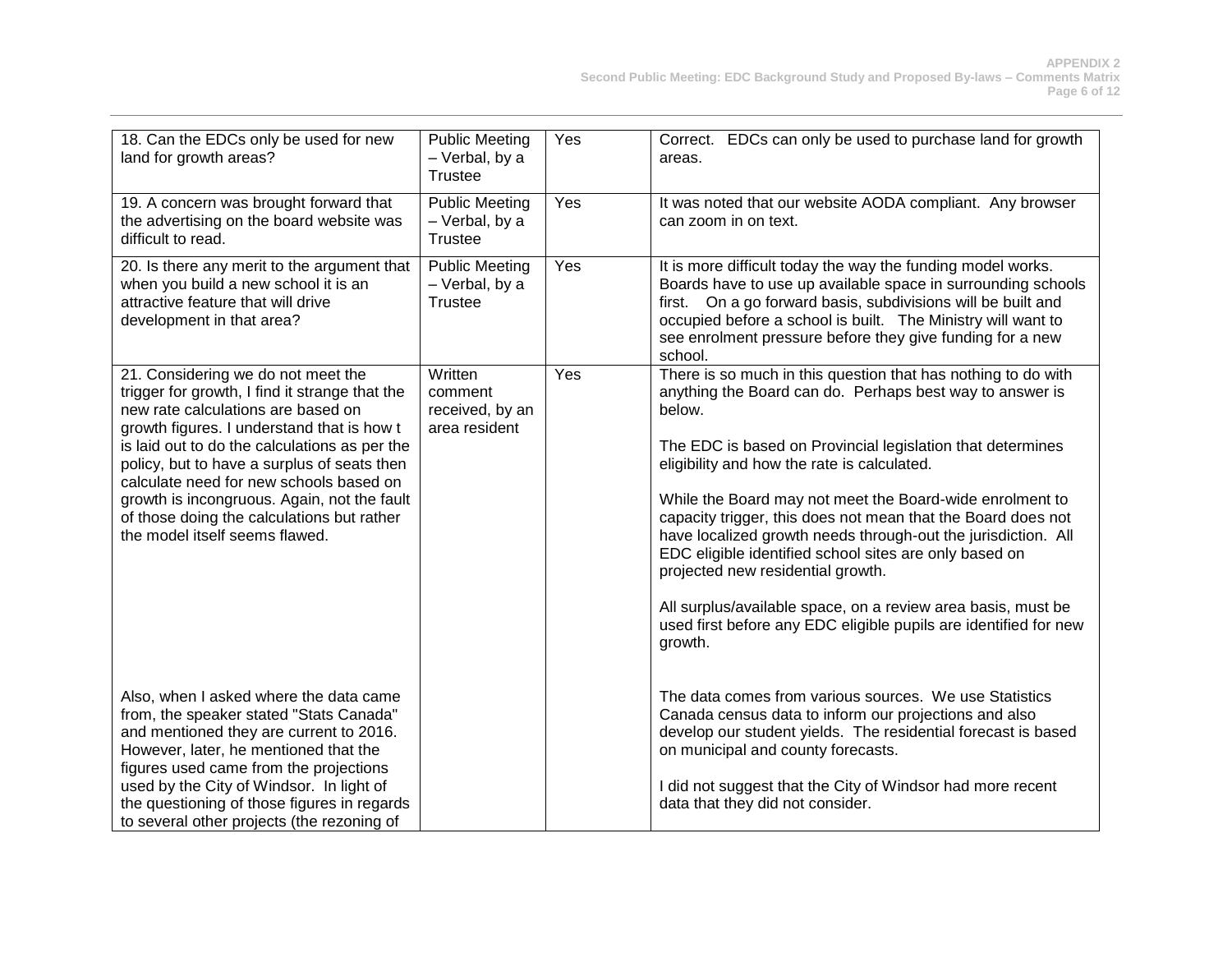| the Sandwich South lands for example)<br>my confidence in the background report<br>calculations lowers. It is suggested that<br>there was more recent data that the City<br>of Windsor did not consider. That error<br>would apply here as well if the same<br>figures were used.                                                                                                                                                                                                                                                                                                                  |                                                                                                                                                                                                                                                                                                                                                                                                                                                                                                                                                                                                                                                                                                                                                                  |
|----------------------------------------------------------------------------------------------------------------------------------------------------------------------------------------------------------------------------------------------------------------------------------------------------------------------------------------------------------------------------------------------------------------------------------------------------------------------------------------------------------------------------------------------------------------------------------------------------|------------------------------------------------------------------------------------------------------------------------------------------------------------------------------------------------------------------------------------------------------------------------------------------------------------------------------------------------------------------------------------------------------------------------------------------------------------------------------------------------------------------------------------------------------------------------------------------------------------------------------------------------------------------------------------------------------------------------------------------------------------------|
| Expected new builds include projections<br>for intensification, but those that are<br>exempt are removed before they divide<br>the total cost projected by the number of<br>projected units added. This makes the<br>rate artificially high. Not necessarily bad if<br>you are trying to drive intensification over<br>sprawl when talking about within Windsor<br>only. However, since the EDC's proposed<br>for the county are much lower and the<br>expected developments are not very far<br>from the City of Windsor boundaries,<br>there is concern that the fees would<br>encourage sprawl. | The rate is not artificially high but rather is the correct rate<br>based on legislation that statutorily requires the Board to<br>exempt certain units that meet certain 'intensification'<br>requirements.<br>Considering the quantum of the proposed EDCs there is little<br>to no evidence to suggest that they will encourage or deter<br>developments in an area.                                                                                                                                                                                                                                                                                                                                                                                          |
| In the projection of need for student seats,<br>I don't see where we have assumed an<br>increased student demand due to<br>intensification – only for the non-exempt<br>new builds (sprawl). Sarah mentioned<br>this, they don't seem to anticipate student<br>need increases for the downtown area,<br>when it surely will have an increased<br>need due to the CIP's. Also, I was not<br>clear on how they calculated projected<br>student needs overall. The speaker noted<br>that people do not build 3000 square foot                                                                         | All future residential developments (including intensification)<br>have been taken into account (assuming they were included in<br>local forecasts that were compiled). All projected residential<br>developments have a density and area specific student yield<br>applied to them to derive student projections. While there may<br>be more 'empty nesters' staying in larger homes for longer<br>periods of time and more families living in higher density<br>building forms, the question asker seems to be basing their<br>findings on an observational or anecdotal basis. The data is<br>clear that low density housing forms still have much higher<br>student yields than townhomes and apartments, especially<br>outside of the Greater Toronto Area. |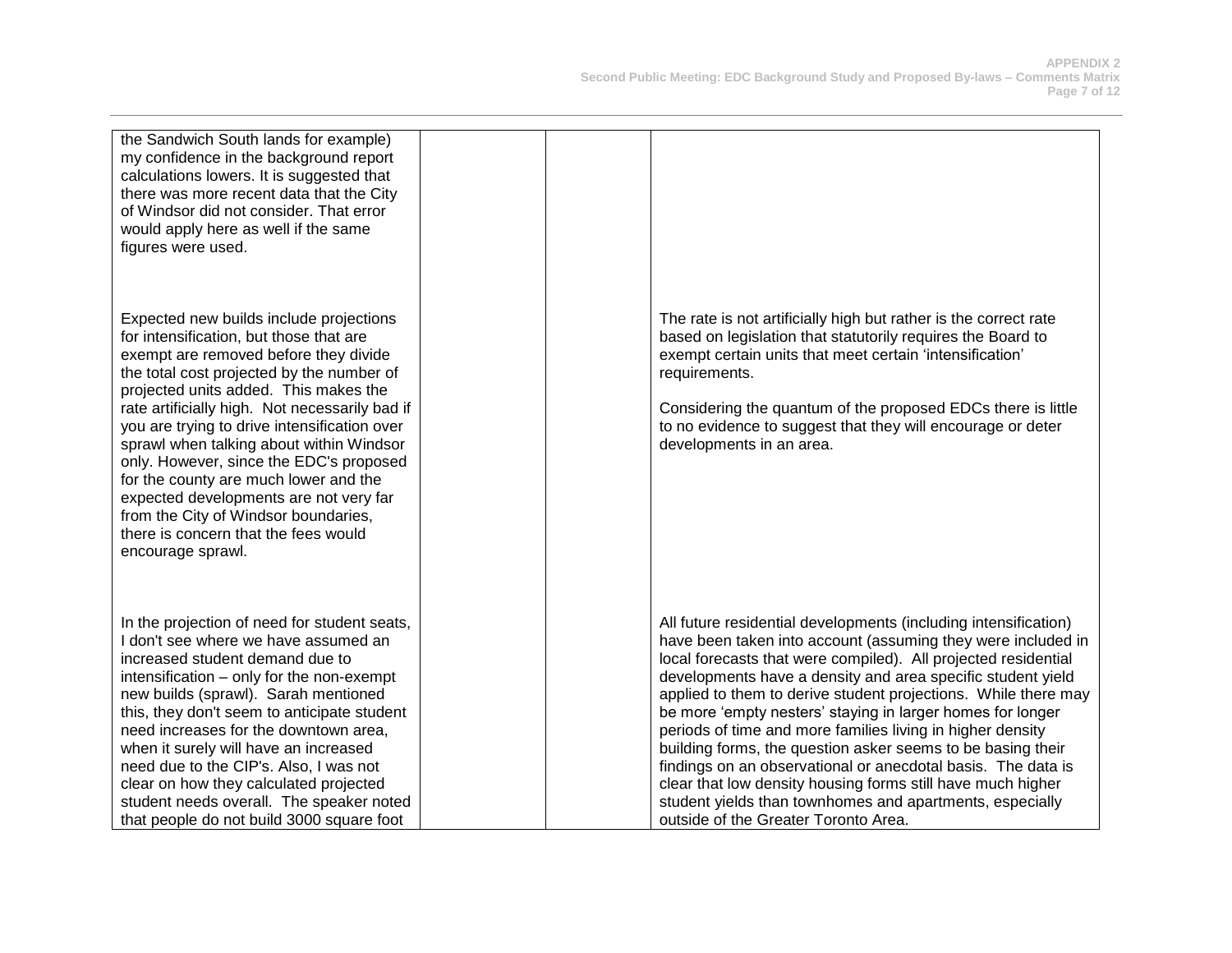| homes and live there without children. I<br>disagree. In fact, that is exactly what we<br>are seeing - the average income in<br>Windsor/Essex County is lowering.<br>Fewer younger people with growing<br>families can afford high mortgages.<br>Citizens are retiring to suburbs into new<br>homes that don't require immediate up<br>front maintenance or have Home Owner<br>associations and lawn/snow maintenance<br>contracts. |  |                                                                                                                                                                                                                                                                                                                                                                                                                                                                                                                                 |
|-------------------------------------------------------------------------------------------------------------------------------------------------------------------------------------------------------------------------------------------------------------------------------------------------------------------------------------------------------------------------------------------------------------------------------------|--|---------------------------------------------------------------------------------------------------------------------------------------------------------------------------------------------------------------------------------------------------------------------------------------------------------------------------------------------------------------------------------------------------------------------------------------------------------------------------------------------------------------------------------|
| They are calculating student demand<br>without correcting for population shift. It<br>was proposed it was not necessary to<br>correct for this because they are talking<br>totals for overall need. A student only<br>needs one seat. If that seat moves to a<br>different school, it is still only one seat.<br>They are counting students twice while<br>not discounting them anywhere. False<br>growth.                          |  | The question asker's assertion that student demand is<br>calculated without accounting for population shift is difficult to<br>understand. The enrolment projections do not follow students.<br>Enrolment projections are based on projecting the needs of<br>the existing community (students that currently exist or<br>students coming out of existing homes) and projecting the<br>needs of students arising from new residential development.<br>Students are never counted twice.<br>I don't know what 'false growth' is. |
| If you close a school and build a new one<br>due to student distribution but not growth,<br>that new site does not qualify to use EDC<br>reserve funds. This may explain why we<br>are not discounting the moved students.                                                                                                                                                                                                          |  | I don't know what the question asker means when they say we<br>are discounting the moved students.                                                                                                                                                                                                                                                                                                                                                                                                                              |
| I seek clarification in what the speaker<br>meant when he said if surplus funds were<br>collected and new schools are not needed<br>and not built, the surplus funds would just<br>"go back". Go back where? I understand                                                                                                                                                                                                           |  | The EDC reserve fund is self correcting in that every time the<br>by-law is renewed, the balance of the reserve fund is included<br>as part the net education land costs.                                                                                                                                                                                                                                                                                                                                                       |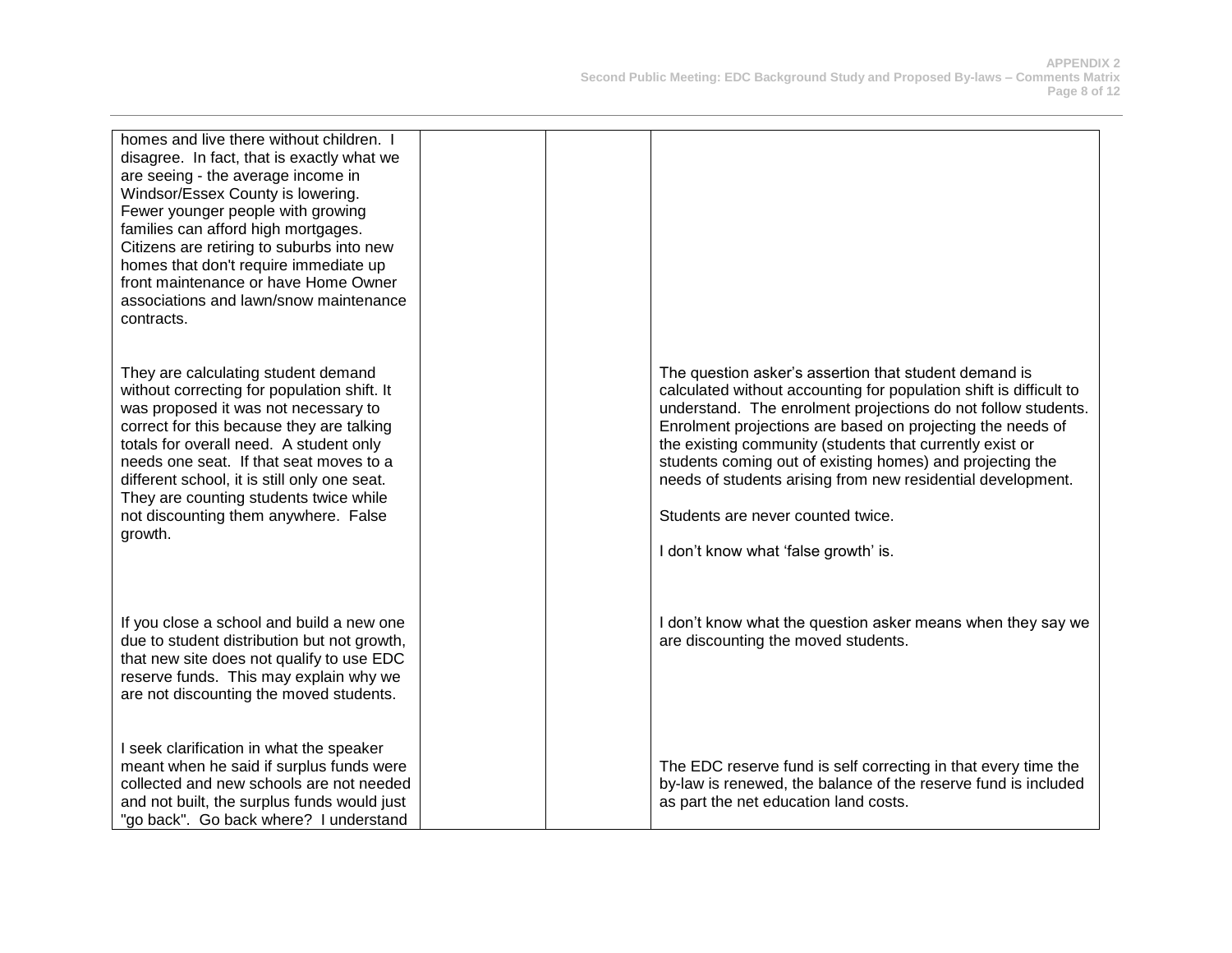| that future EDC's would be lowered or<br>removed due to lack of need to built new<br>schools, however what happens to the<br>reserve funds already collected? How<br>long can the reserves be held?                                                                                                                                                                                                                                                                                                                                         |                                                        |     | If the Board has purchased an EDC site that it determines it<br>does not need, the site will be sold and all revenues from the<br>sale must be returned to the EDC reserve fund.                                                                                  |
|---------------------------------------------------------------------------------------------------------------------------------------------------------------------------------------------------------------------------------------------------------------------------------------------------------------------------------------------------------------------------------------------------------------------------------------------------------------------------------------------------------------------------------------------|--------------------------------------------------------|-----|-------------------------------------------------------------------------------------------------------------------------------------------------------------------------------------------------------------------------------------------------------------------|
| In essence, while I understand how the<br>calculation is designed, I wonder if it is not<br>time for the policy itself to be revised. If<br>the trigger is not growth, there should be<br>a different method of calculation in that<br>case. If the trigger is a deficit caused by<br>past new growth, then the calculation<br>should be based on that deficit and not on<br>false growth figures. Perhaps the policy<br>should changed to allow use of the funds<br>for builds due to change in distribution<br>and not just growth alone. |                                                        |     | Again, the trigger is just for qualification purposes. School<br>needs are always based on need as a result of future<br>residential growth. If the EDC was based purely on the<br>collection of an outstanding deficit there would be no future<br>school needs. |
| 22. I support increased education<br>development charges for new residential<br>construction to finance necessary school<br>land acquisition. However, the proposed<br>EDC bylaws inadvertently jeopardize<br>years of investment and renewal by<br>residents in Windsor's established<br>neighbourhoods. I am therefore asking<br>that the proposed bylaw wording be<br>changed to exempt EDCs in these older<br>neighbourhoods.                                                                                                           | Written<br>comment<br>received, by an<br>area resident | Yes | Under the current legislative framework, the EDC bylaw must<br>cover the same geographic area that the by-law covered on<br>August 31, 2018.                                                                                                                      |
| Under the existing proposal, each new<br>home throughout Windsor will be<br>subjected to a phased-in \$1,455 fee to<br>finance the purchase of land for three new                                                                                                                                                                                                                                                                                                                                                                           |                                                        |     |                                                                                                                                                                                                                                                                   |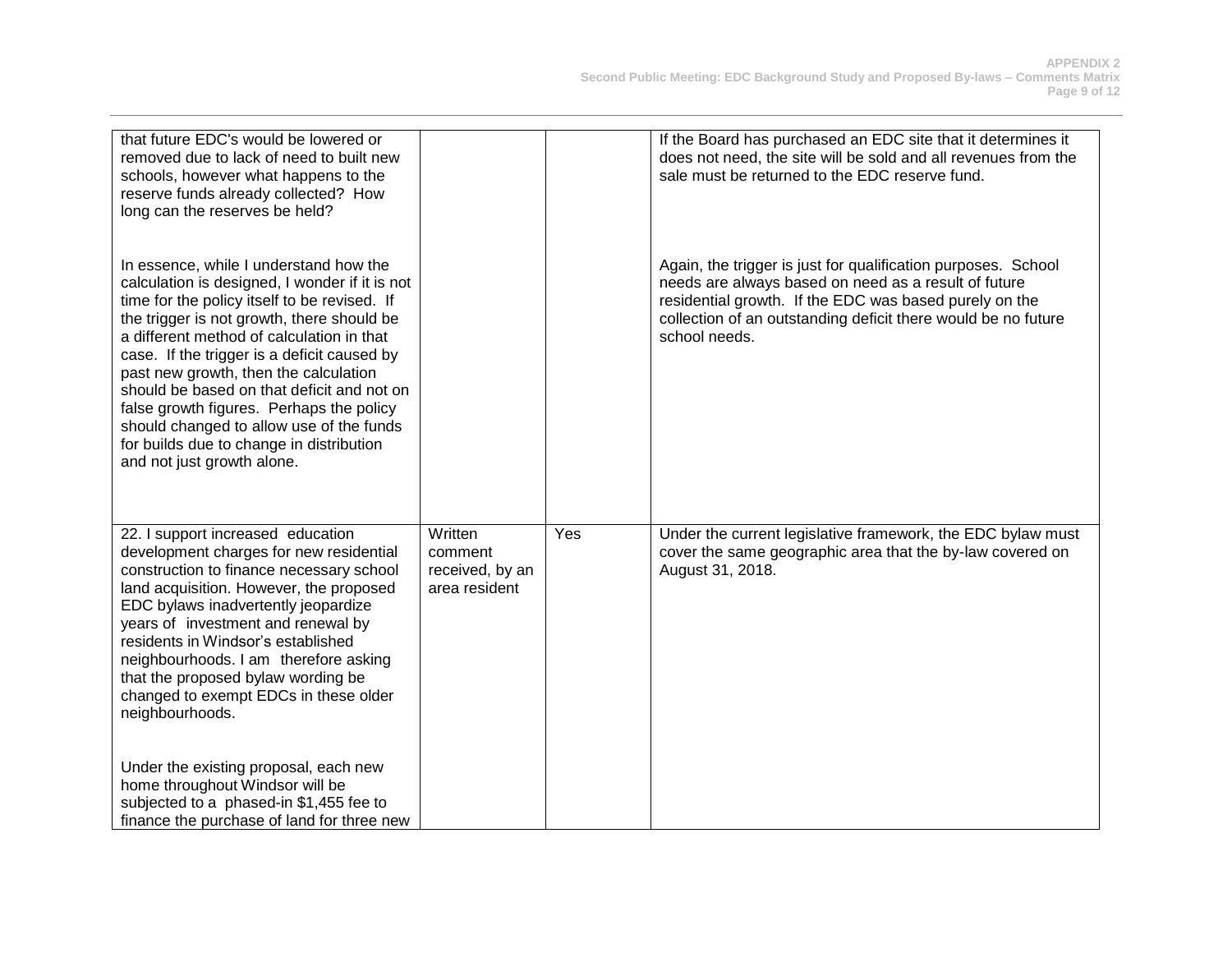| schools on the outskirts of Windsor in      |  |  |
|---------------------------------------------|--|--|
| neighbourhoods where population is          |  |  |
| purportedly anticipated to increase. (A     |  |  |
| much lower EDC of \$682 in the county       |  |  |
| further diminishes the appeal of building a |  |  |
| new home in one of Windsor's                |  |  |
| established neighbourhoods.) Yet current    |  |  |
| data projections do not support a           |  |  |
| sizeable influx of new residents overall.   |  |  |
| For the foreseeable future, many of         |  |  |
| Windsor's existing schools are expected     |  |  |
| to remain at less than full capacity.       |  |  |
|                                             |  |  |
| What I am suggesting is supported by the    |  |  |
| principle that only "growth pays for        |  |  |
| growth." Homeowners investing in older      |  |  |
| neighbourhoods should not be required to    |  |  |
| subsidize land acquisition for future       |  |  |
| greenfield development.                     |  |  |
|                                             |  |  |
| Such a policy already exists for municipal  |  |  |
| development charges (DCs) in Windsor        |  |  |
| and could easily be replicated by the       |  |  |
| GECDSB. This policy exempts DCs in the      |  |  |
| northern section of the city bounded by     |  |  |
| Prince, Pillette and Tecumseh Roads. See    |  |  |
| Windsor's Development Charge<br>Pamphlet.   |  |  |
|                                             |  |  |
| People cannot be faulted for wanting to     |  |  |
| migrate to new areas with updated           |  |  |
| infrastructure, even if this means leaving  |  |  |
| gaps in older neighbourhoods. Given a       |  |  |
| shifting population, rather than one with   |  |  |
| robust overall growth, the pressure to      |  |  |
| consolidate older schools is likely to      |  |  |
| continue, forcing the GECDSB to make        |  |  |
| difficult - and contentious - decisions. An |  |  |
| unfortunate outcome of school               |  |  |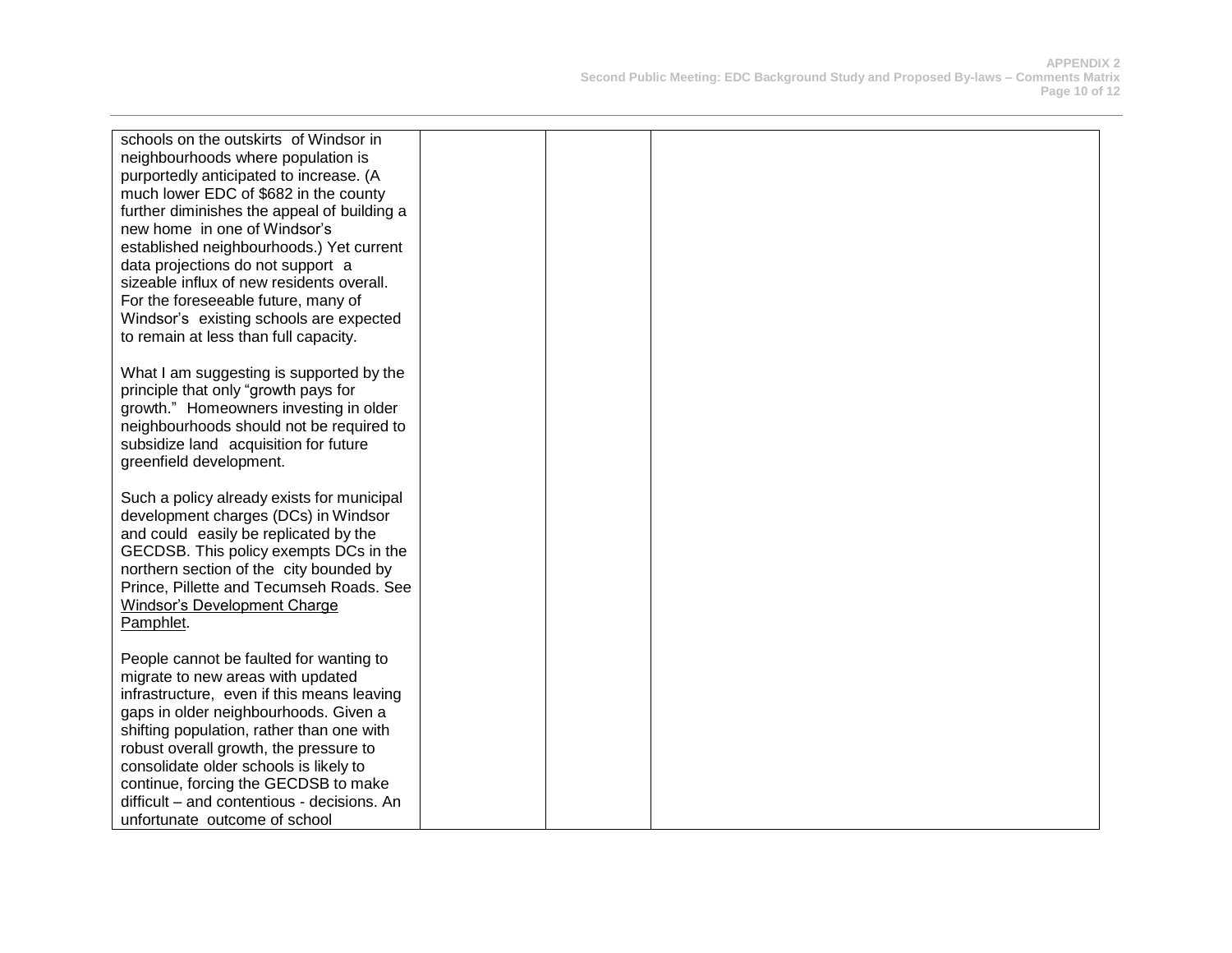| consolidations is more bussing and            |  |  |
|-----------------------------------------------|--|--|
| driving, rather than cycling and walking.     |  |  |
| In this way, the GECDSB tacitly               |  |  |
| discourages active transportation, at a       |  |  |
| time when there is great incentive to         |  |  |
| reduce our collective carbon footprint.       |  |  |
|                                               |  |  |
| Our city's original neighbourhoods were       |  |  |
| designed for active transportation.           |  |  |
| Compact urban development is generally        |  |  |
| recognized to be more responsible and         |  |  |
| cost-effective. Communities where             |  |  |
| students can ride their bikes or walk to      |  |  |
| school are more vibrant and conducive to      |  |  |
| better long-term health and wellbeing.        |  |  |
| This is why it is important to continue to    |  |  |
| encourage homeowners to invest in them.       |  |  |
|                                               |  |  |
| School systems also benefit when              |  |  |
| people choose to live in established          |  |  |
| neighbourhoods with existing schools          |  |  |
| that have room for additional students.       |  |  |
|                                               |  |  |
| The GECDSB has taken a leadership             |  |  |
| position on this with its policy: P-AD-7      |  |  |
| encourages students to ride their bikes       |  |  |
| or walk to school.                            |  |  |
|                                               |  |  |
| This is also supported by Provincial          |  |  |
| Planning Policy, for example, Section         |  |  |
| 1.6.7.4: A land use pattern, density          |  |  |
| and mix of uses should be promoted            |  |  |
| that minimize the length and number of        |  |  |
| vehicle trips and support current and         |  |  |
| future use of transit and active              |  |  |
| transportation.                               |  |  |
|                                               |  |  |
| But people like choices. I recognize that     |  |  |
| rather than <i>prohibiting</i> development on |  |  |